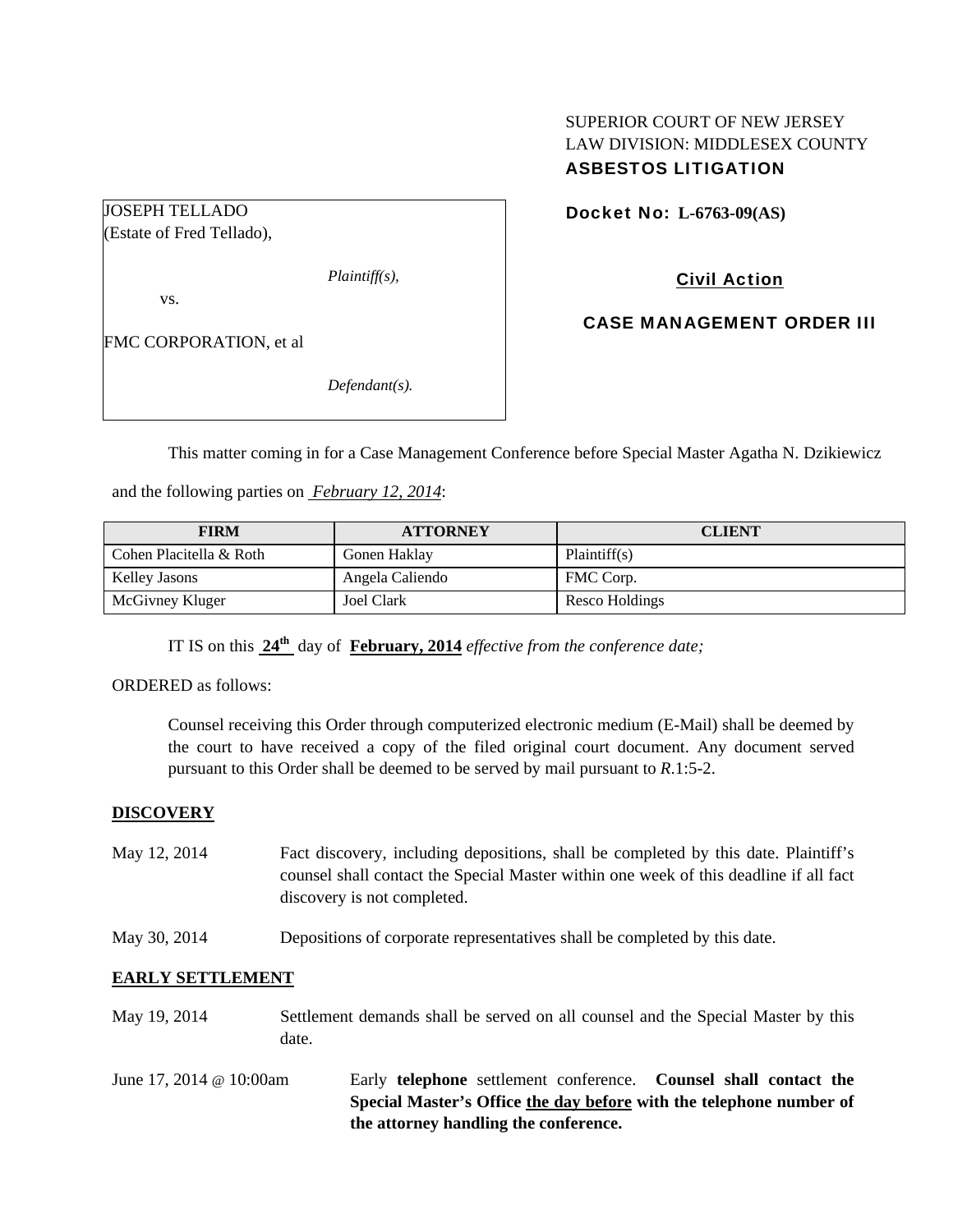### **SUMMARY JUDGMENT MOTION PRACTICE**

- June 13, 2014 Summary judgment motions shall be filed no later than this date.
- July 11, 2014 Last return date for summary judgment motions.

### **MEDICAL DEFENSE**

June 16, 2014 Plaintiff shall serve medical expert reports by this date. June 16, 2014 Plaintiff is to arrange for the transfer of pathology specimens and x-rays, if any, by this date. August 15, 2014 Defendants shall identify its medical experts and serve medical expert reports, if any, by this date.

#### **LIABILITY EXPERT REPORTS**

- July 15, 2014 Plaintiff shall identify its liability experts and serve liability expert reports or a certified expert statement by this date or waive any opportunity to rely on liability expert testimony.
- August 15, 2014 Defendants shall identify its liability experts and serve liability expert reports, if any, by this date or waive any opportunity to rely on liability expert testimony.

#### **ECONOMIST EXPERT REPORTS**

- July 15, 2014 Plaintiff shall identify its expert economists and serve expert economist report(s), if any, by this date or waive any opportunity to rely on economic expert testimony.
- August 15, 2014 Defendants shall identify its expert economists and serve expert economist report(s), if any, by this date or waive any opportunity to rely on economic expert testimony.

#### **EXPERT DEPOSITIONS**

August 29, 2014 Expert depositions shall be completed by this date. To the extent that plaintiff and defendant generic experts have been deposed before, the parties seeking that deposition in this case must file an application before the Special Master and demonstrate the necessity for that deposition. To the extent possible, documents requested in a deposition notice directed to an expert shall be produced three days in advance of the expert deposition. The expert shall not be required to produce documents that are readily accessible in the public domain.

#### **PRE-TRIAL AND TRIAL**

September 4, 2014 @ 1:30pm **Telephone** settlement conference. **Counsel shall contact the Special Master's Office the day before with the telephone number of the attorney handling the conference.** 

\_\_\_\_\_\_\_\_\_\_\_\_\_\_\_\_\_\_\_\_\_\_\_\_\_\_\_\_\_\_\_\_\_\_\_\_\_\_\_\_\_\_\_\_\_\_\_\_\_\_\_\_\_\_\_\_\_\_\_\_\_\_\_\_\_\_\_\_\_\_\_\_\_\_\_\_\_\_\_\_\_\_\_\_\_\_\_\_\_\_\_\_\_\_\_\_\_\_\_\_\_\_\_\_\_\_\_\_\_\_